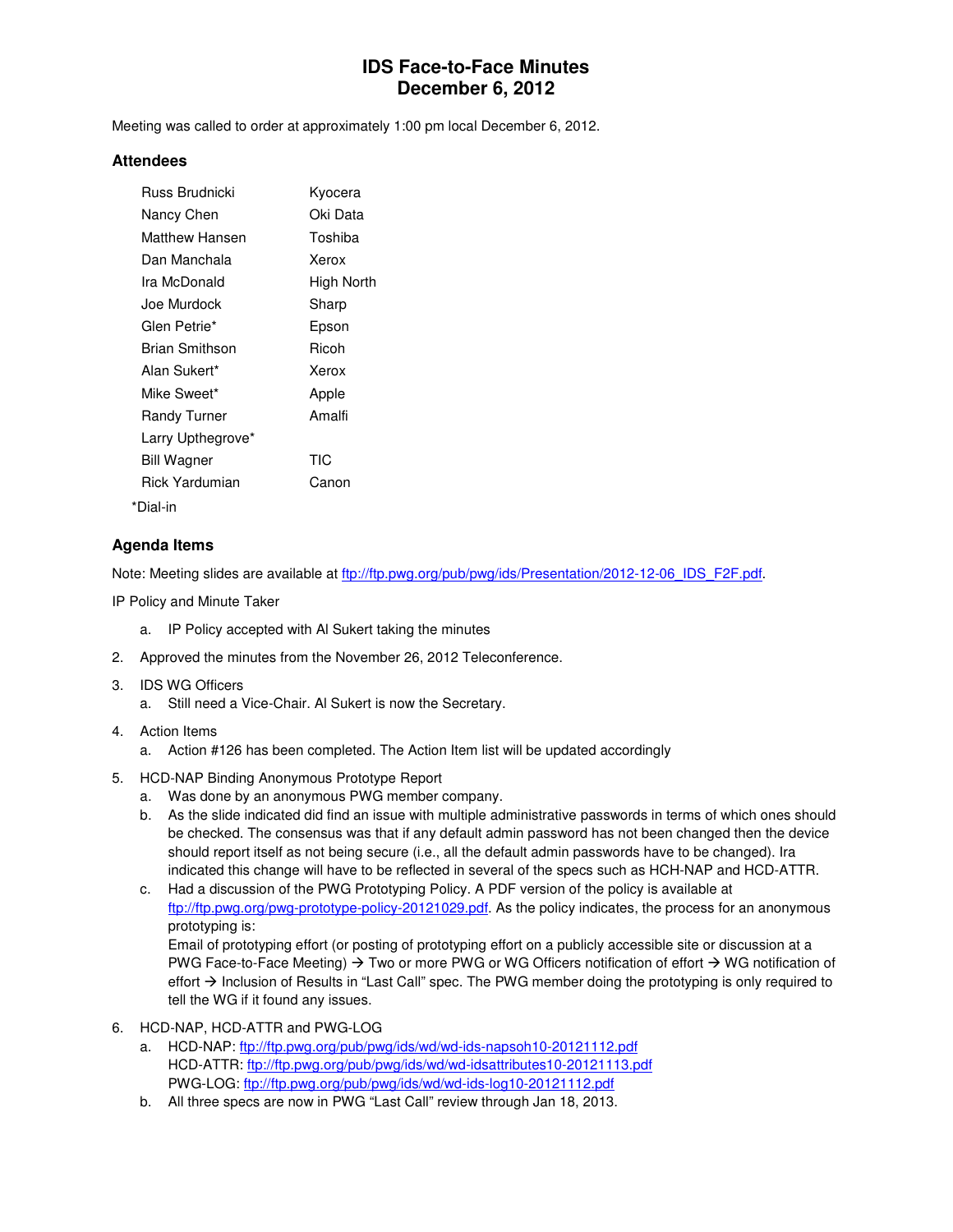# **IDS Face-to-Face Minutes December 6, 2012**

- c. Comments have been received against all three specs. Al Sukert is maintaining a comprehensive list of the "Last Call" comments and their resolution that will be posted on the PWG FTP site by Monday (Dec 10) and then updated weekly thereafter. Joe reviewed the comments received to date; there was no discussion of any of them at the meeting.
- d. The issue raised in the HCD-NAP Binding Anonymous Prototype Report (see 5.b above) will be addressed in the appropriate spec(s) as part of the fixes for the "Last Call" comments.
- e. From the HCD-TNC Binding spec review, it was agreed that Joe needed to update Sections 3.2 3.4 in the HCD-NAP spec to reflect the wording Ira included in the corresponding sections of the HCD-TNC Binding spec.
- f. Ira indicated that based on the HCD-TNC Binding spec he planned to add a "Last Call" comment against the HCD-NAP spec dealing with the need to add design requirements in Section 3 and a comment against the HCD-ATTR spec to include the requirement to report the presence and status of Anti-Virus and Firewalls since both are now required.
- 7. HCD-TNC Binding:
	- a. ftp://ftp.pwg.org/pub/pwg/ids/wd/wd-ids-tnc10-20121202-rev.pdf Note: Any line numbers in the comments listed below refer to the line numbers in the version of the spec referenced in 7.a.
	- b. Add an Acronyms subsection in Section 2, Terminology. Make sure to include all acronyms used in the spec.
	- c. Global change: Change "network endpoint attachment" to be "network endpoint **assessment**" to be consistent with current PWG definition of NEA.
	- d. Global change: Add the specs referenced in the body of this spec to the list of References in Section 10.
	- e. Reword Section 3.1 to align with Section 3.1 in the HCD-ATTR spec.
	- f. Reword Section 3.4, Item 3) (lines 330-331) for clarity.
	- g. Reword Section 3.4, Item 5 (lines 334-336) for clarity.
	- h. Add in Section 5.1 (see line 577) discussion of the ordering of HCD attributes with respect to TNC components. Note that the WG agreed that the ordering should be TNC NEA attributes first; then unique PWG attributes; then duplicate PWG attributes.
	- i. Reword the Note in Section 5.1 (lines 583-585) for clarity.
	- j. Section 5.1, line 588: Revise the sentence to read "…transport protocol binding M UST include all of **the REQUIRED** attributes defined in this section."
	- k. Joe gave the entire WG an action to look at the list of REQUIRED attributes in Section 5.1, lines 594-600 that could be omitted when using the [PT-EAP] posture transport protocol and provide any suggested changes in the list to Ira.
	- l. Reword the sentence in Section 5.1.1, lines 602-604.
	- m. Section 5.1.6, line 677 should be changed to read "Flags: **0x00** (SKIP)".
	- n. Reword the Note in Section 5.2 (lines 825-827) to read the same as the updated Note in Section 5.1 (see comment 7.i).
	- o. Remove the extraneous bullet in Section 5.2, line 840.
	- p. Provide a list of conformance requirements for this spec in Section 6 after getting agreement of the list with the full IDS WG.
- 8. New MFP Protection Profile
	- a. Al Sukert and Brian Smithson discussed the meeting slides on the new MFP Protection Profile (PP).
	- b. Key points raised:
		- New Technical Committee kicked off in Sep 2012 to develop a new MFP Protection Profile that will replace the currently required IEEE 2600.2 PP in the US. Is a joint NIAP (US Scheme) -IPA (Japanese Scheme) effort with IPA as the lead with participation from US and Japanese vendors.
		- Currently working on the Security Problem Definition (SPD) note the mistake on Slide 13. Plan was to have the SPD done by end of Dec 2012 and full PP done by Mar 2013. We might have a draft PP by the next International CC Conference in Sep 2013, but that's doubtful given current progress.
		- Still some issues in the SPD to resolve as follows:
			- i. Scope of PP: Current SPD is written to apply to MFPs only. IPA wants to include network printers/scanners in the PP. Current NIAP and vendor position is that we don't want two separate